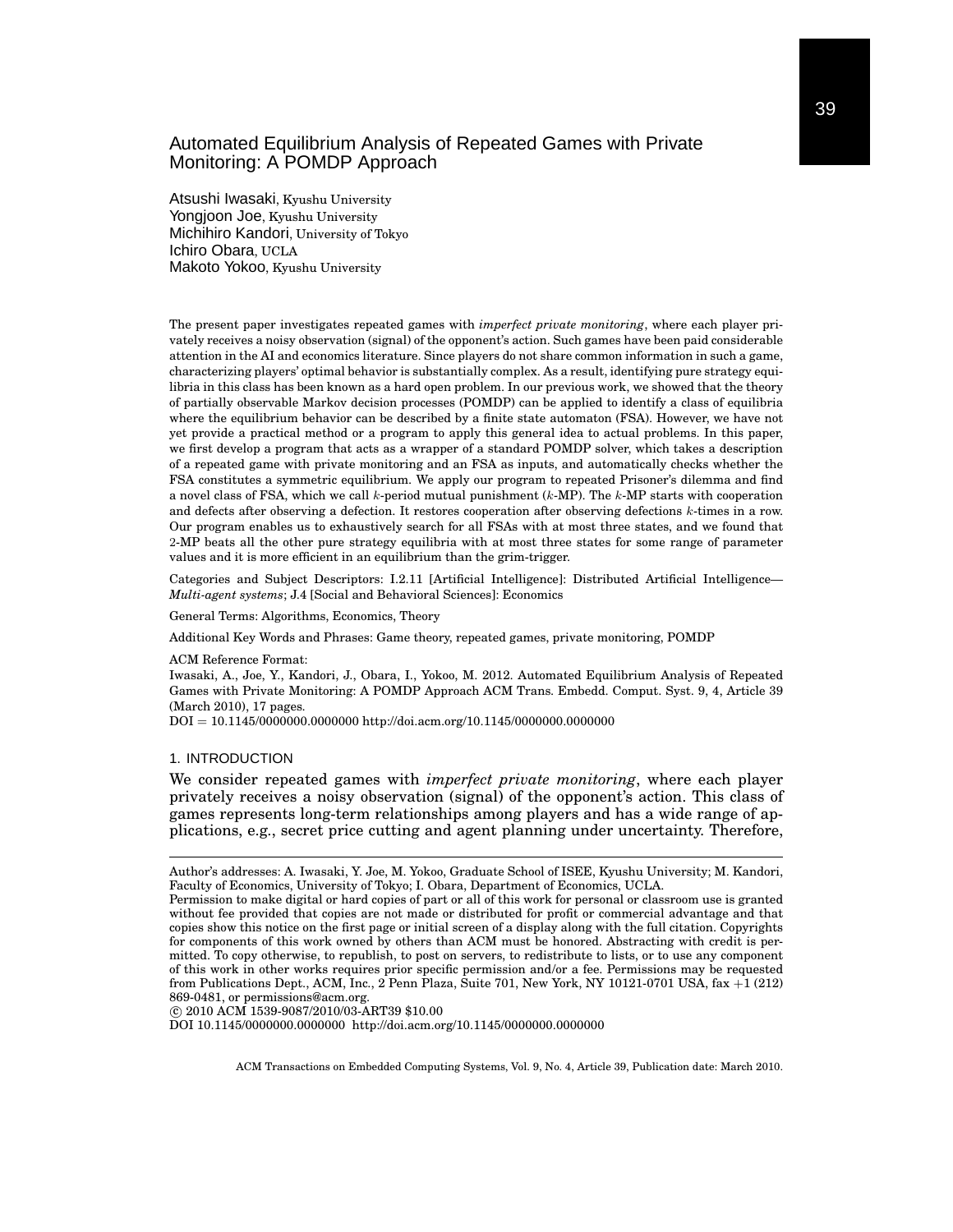it has been paid considerable attention in the AI and economics literature. In particular, for the AI community, the framework has become increasingly important for handling noisy environments. In fact, Ng and Seah [2008] examine protocols in multihop wireless networks with self-interested agents and Wang et al. [2009] investigate strategies in ad hoc networks with noisy channels. Tennenholtz and Zohar [2009] consider repeated congestion games where an agent has limited capability in monitoring the actions of her counterparts.

Analytical studies on this class of games have not been quite successful. The difficulty comes from the fact that players do not share common information under private monitoring, and finding pure strategy equilibria in such games has been known as a hard open problem [Mailath and Samuelson 2006]. Under private monitoring, each player cannot observe the opponents' private signals, and he or she has to draw statistical inferences about the history of the opponents' private signals. The inferences quickly become very complicated over time, even if players adopt relatively simple strategies [Kandori 2010]. As a result, finding a profile of strategies which are mutual best replies after any history, i.e., finding an equilibrium, is a quite demanding task.

In our previous work [Kandori and Obara 2010], we showed that the theory of the partially observable Markov decision process (POMDP) can be used to identify equilibria, when equilibrium behavior can be described by a finite state automaton (FSA). We believe this result is significant since it implies that by utilizing a POMDP solver, we can systematically determine whether a given profile of FSAs can constitute an equilibrium. Furthermore, this result is interesting since it connects two popular areas in AI and multi-agent systems, namely, POMDP and game theory.

Traditionally, in the AI literature, the POMDP framework is a popular approach for single-agent planning/control, and game theory has been extensively used for analyzing multi-agent interactions. However, these two areas have not been well-connected so far, as mentioned in the most recent edition of a popular AI textbook ". . . game theory has been used primarily to analyze environments that are at equilibrium, rather than to control agents within an environment" [Russell and Norvig 2009]. As one notable exception, Doshi and Gmytrasiewicz [2006] investigate the computational complexity and subjective equilibrium. In a subjective equilibrium, a player may not perfectly know the opponent's strategy. As a result, the definition of a subjective equilibrium is involved, and they showed that reaching a subjective equilibrium is difficult under the limit of computational complexity. In contrast, we have examined that if simple behavior described by FSA can be mutual best replies and proposed a general method to check if a given profile of FSAs constitutes an equilibrium [Kandori and Obara 2010].

Also, Hansen et al. [2004] deal with partially observable stochastic games (POSGs) and develop an algorithm that iteratively eliminates dominated strategies POSGs can be considered a generalization of repeated games with private monitoring, since agents might play different games at each stage. However, this algorithm can be applied only for a finite horizon, and it cannot guarantee to identify an equilibrium.

Furthermore, in our previous work [Nair et al. 2003], we present a decentralized POMDP algorithm called Joint Equilibrium-based Search for Policy with Nash Equilibrium (JESP-NE). In this algorithm, a locally optimal joint policy for cooperative agents is obtained by utilizing a POMDP solver. However, in this approach, we restrict our attention to finite horizon cases and assume a policy/strategy is not necessarily represented as an FSA. Also, in our another previous work [Marecki et al. 2008], we consider infinite horizon cases and assume a policy/strategy is represented as an FSA. However, in this approach, the goal is to find a joint FSA that obtains the best reward as a team. Thus, we do not guarantee that the joint FSA constitutes an equilibrium.

Unfortunately, our previous results [Kandori and Obara 2010] have not yet been widely acknowledged in the AI and agent research communities. Furthermore, for the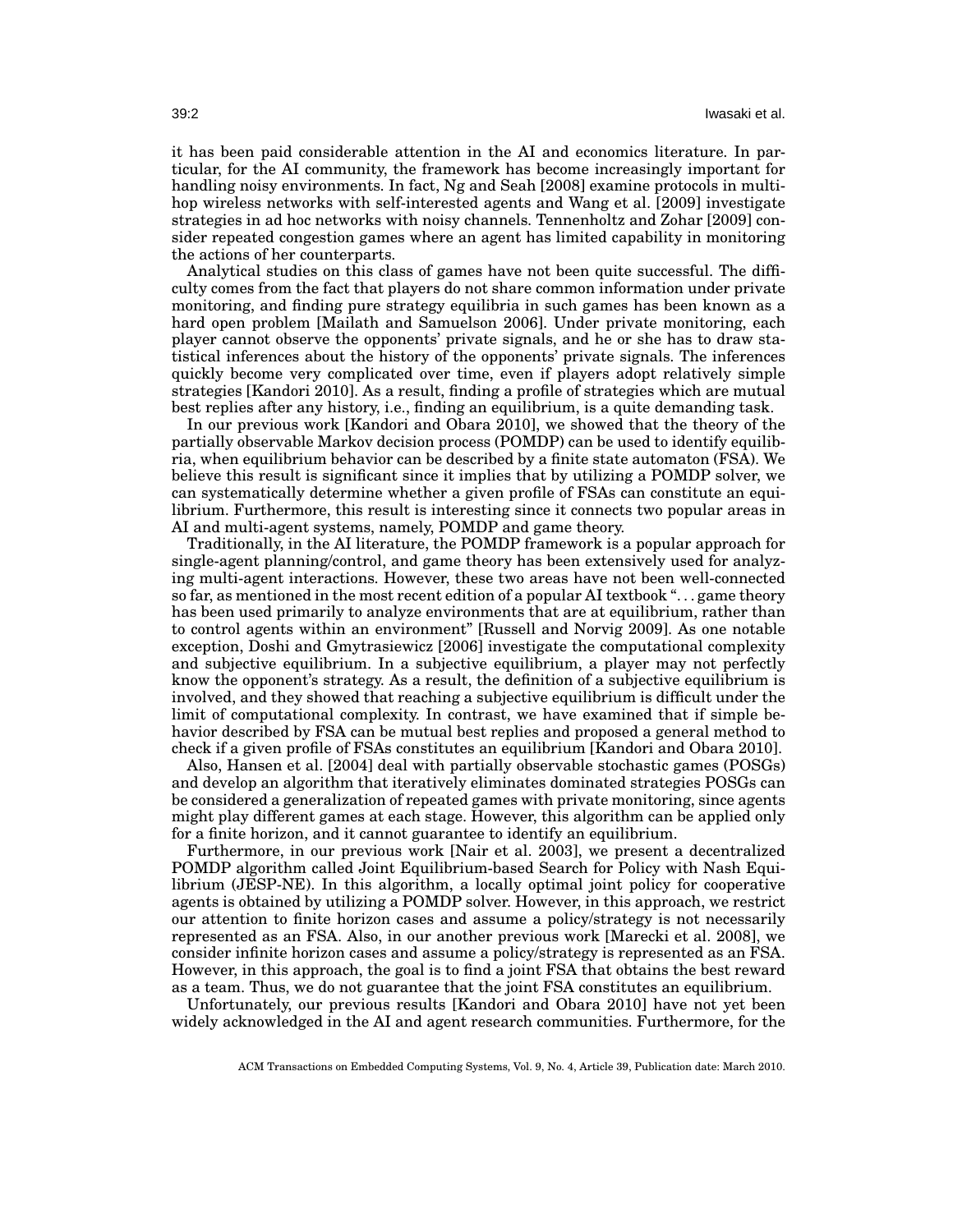time being, there exists no work that actually applies this method to identify equilibria of repeated games even in the economics/game-theory field.

The main difficulty for utilizing the result is that, although a general theoretical idea is presented based on POMDP, to identify equilibria of repeated games with private monitoring, we have not demonstrated how to implement our idea computationally. Moreover, it has not yet been confirmed that this approach is really feasible when analyzing problem instances that are complex enough to represent realistic and meaningful application domains. In particular, we found that there exist one non-trivial difference between the POMDP model and the model for repeated games with private monitoring. More precisely, in a standard POMDP model, we usually assume that an observation depends on the current action and the next state. On the other hand, in the model of repeated games, we assume that an observation depends on the current action and the current state. As a result, applying/extending the results of Kandori and Obara [2010] is difficult for researchers in game theory, as well as those in the AI and agent research communities.

To overcome this difficulty, we first develop a program that acts as a wrapper of a standard POMDP solver. This program takes a description of a repeated game with private monitoring and an FSA as inputs. Then, this program automatically creates an input for a POMDP solver, by taking into account the differences in the models described above. Next, this program runs a POMDP solver, analyzes the obtained results, and answers whether the FSA constitutes a symmetric equilibrium.

Furthermore, as a case study to confirm the usability of this program, we identify equilibria in an infinitely repeated prisoner's dilemma game, where each player privately receives a noisy signal about each other's actions. First, we consider the situation where an opponent's action is observed with small observation errors. This case is referred to as the *nearly-perfect* monitoring case. Although the monitoring structure is quite natural, systematically finding equilibria in such structure has not been possible without utilizing a POMDP solver. We exhaustively search for simple FSAs with a small number of states and find a novel class of FSA called *k*-period mutual punishment (*k*-MP). Under this FSA, a player first cooperates. If she observes a defection, she also defects, but after the observation of *k* consecutive defections, she returns to cooperation. We can control the forgiveness of *k*-MP by changing the parameter *k*. Note that *k*-MP incorporates grim-trigger and the well-known strategy *Pavlov* [Kraines and Kraines 1989] as a special case ( $k = \infty$  or  $k = 1$ ). Although it is somewhat counterintuitive, requiring such mutual defection periods is beneficial in establishing a robust coordination among players in the nearly-perfect monitoring case. In contrast, in the *almost-public* monitoring case, the tit-for-tat (TFT) can better coordinate players' behavior; TFT can be an equilibrium, while *k*-MP is not. In both cases, the grimtrigger can be an equilibrium. Accordingly, our program helps us to gain important insights into the way players coordinate their behavior under different private monitoring structures.

### 2. REPEATED GAMES WITH PRIVATE MONITORING

# 2.1. Model

We model a repeated game with private monitoring. We concentrate on two-player, symmetric games (where a game is invariant under the permutation of players' identifiers). However, the techniques introduced in this paper can be easily extended to *n*-player, non-symmetric cases.

Player  $i \in \{1,2\}$  repeatedly plays the same stage game over an infinite horizon  $t = 1, 2, \ldots$  In each period, player *i* takes some action  $a_i$  from a finite set *A*, and her expected payoff in that period is given by a stage game payoff function  $q_i(a)$ , where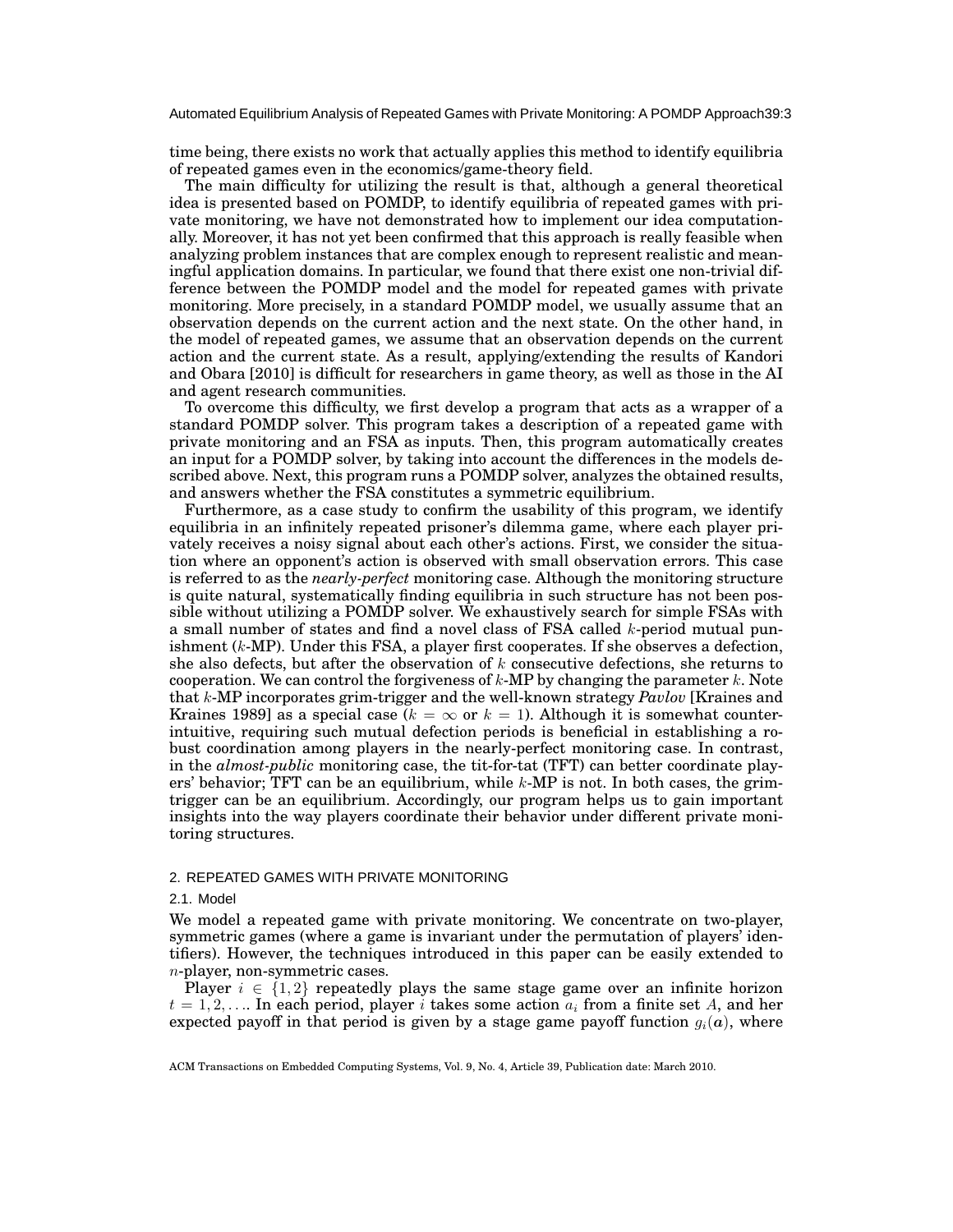$a = (a_1, a_2) \in A^2$  is the action profile in that period. Within each period, player *i* ob $s$ erves her private signal  $\omega_i \in \Omega$ . Let  $\omega$  denote an observation profile  $(\omega_1, \omega_2) \in \Omega^2$  and let  $o(\omega | a)$  be the probability of private signal profile  $\omega$  given an action profile *a*. We assume that  $\Omega$  is a finite set, and we denote the marginal distribution of  $\omega_i$  by  $o_i(\omega_i \mid \bm{a})$ . It is also assumed that no player can infer which action was taken (or not taken) by another player for sure; to this end, we assume that each signal profile  $\pmb{\omega} \in \Omega^2$  occurs with a positive probability for any  $a \in A^2$ .

Player *i*'s *realized* payoff is determined by her own action and signal and denoted  $\pi_i(a_i,\omega_i)$ . Hence, her expected payoff is given by  $g_i(\mathbf{a}) = \sum_{\omega \in \Omega^2} \pi_i(a_i,\omega_i) o(\omega \mid \mathbf{a})$ . This formulation ensures that the realized payoff  $\pi_i$  conveys no more information than  $a_i$ and  $\omega_i$  do. Note that the expected payoff is determined by the action profile, while the realized payoff is determined solely by her own action and signal. This model is the standard one in the repeated game literature with private monitoring [Kandori and Obara 2010].

Let us motivate this model by an example. Assume players are managers of two competing stores. The action of each player is to determine the price of an item in her store. The signal of a player represents the number of customers who visit her store. The signal is affected by the action of another player, i.e., the price of the competing store, but the realized payoff is determined solely by her own action and signal, i.e., the price and the number of customers.

The stage game is to be played repeatedly over an infinite time horizon. Player *i*'s discounted payoff  $G_i$  from a sequence of action profiles  $a^1, a^2, \ldots$  is  $\sum_{t=1}^{\infty} \delta^t g_i(a^t)$ , with discount factor  $\delta \in (0,1)$ . Also, the discounted *average payoff* (payoff per period) is defined as  $(1 - \delta)G_i$ .

# 2.2. Repeated game strategies and finite state automata

We now explore several ways to represent repeated game strategies. We start with the conventional representation of strategies in the repeated game defined above. A private history for player *i* at the end of time *t* is the record of player *i*'s past actions  $\text{and signals},\,h_i^t=(a_i^0,\omega_i^0,\ldots,a_i^t,\omega_i^t)\in H_i^t:=(A\times\Omega)^{t+1}. \text{ To determine the initial action }$ of each player, we introduce a dummy initial history (or null history)  $h_i^0$ , and let  $H_i^0$  be a singleton set  $\{h_i^0\}$ . A pure strategy  $s_i$  for player *i* is a function specifying an action after any history, or, formally,  $s_i : H_i \to A$ , where  $H_i = \bigcup_{t \geq 0} H_i^t$ .

A finite state automaton (FSA) is a popular approach for compactly representing the behavior of a player. An FSA *M* is defined by  $\langle \Theta, \hat{\theta}, f, T \rangle$ , where  $\Theta$  is a set of states,  $\hat{\theta} \in \Theta$  is an initial state,  $f : \Theta \to A$  determines the action choice for each state, and  $T: \Theta \times \Omega \to \Theta$  specifies a deterministic state transition. Specifically,  $T(\theta^t, \omega^t)$  returns the next state  $\theta^{t+1}$  when the current state is  $\theta^t$  and the private signal is  $\omega^t$ . We call an FSA without the specification of the initial state, i.e.,  $m = \langle \Theta, f, T \rangle$ , a finite state *preautomaton* (pre-FSA). Now, we introduce a *symmetric pure finite state equilibrium*.

*Definition* 2.1*.* A symmetric pure finite state equilibrium (SPFSE) is a pure strategy sequential equilibrium of a repeated game with private monitoring, where each player's behavior on the equilibrium path is given by an FSA  $M = \langle \Theta, \hat{\theta}, f, T \rangle$ .

A sequential equilibrium is a refinement of a Nash equilibrium for dynamic games of imperfect information. Traditionally, this concept is defined for a *full* repeated game strategy, i.e., a strategy must specify actions for all possible histories including histories for off-equilibrium paths. As a result, an strategy tends to be quite complex; we might need an infinite number of states to represent such a strategy using an FSA. Thus, analytical studies on this class of games have not been quite successful so far. In contrast, our definition requires that an FSA specifies only the behavior of a player on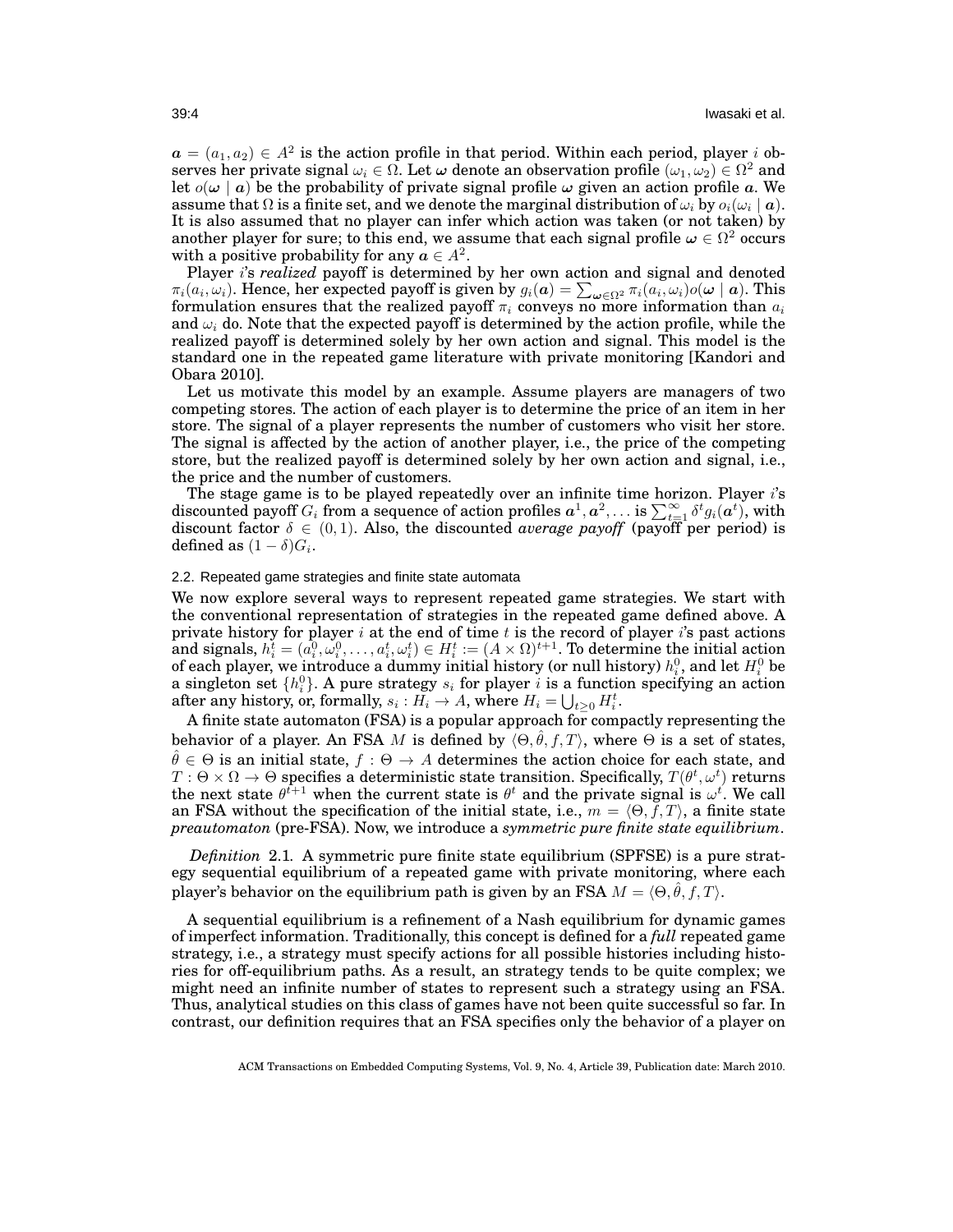equilibrium paths. As a result, we can concisely represent an equilibrium strategy in our definition.

It must be emphasized that if an FSA *M* constitutes an equilibrium, it means that as long as player 2 acts according to *M*, player 1's *best response* is to act according to *M*. Here, we do not restrict the possible strategy space of player 1 at all. More specifically, *M* is the best response not only within strategies that can be represented as FSAs but also within all possible strategies, including strategies that require an infinite number of states (please consult Example 1 in [Kandori and Obara 2010] for details).

#### 2.3. Monitoring structures in repeated prisoner's dilemma

We apply the POMDP technique to the prisoner's dilemma model. The stage game payoff is given as follows.

|                         | $a_2 = C$      | $a_2 = D$        |
|-------------------------|----------------|------------------|
| $=$ $\sigma$<br>$a_1$   |                | $\boldsymbol{x}$ |
| $= D$<br>a <sub>1</sub> | . <del>.</del> |                  |

Each player's private signal is  $\omega_i \in \{g, b\}$  (good or *bad*), which is a noisy observation of the opponent's action. For example, when the opponent chooses  $C$ , player  $i$  is more likely to receive the correct signal  $\omega_i = g$ , but sometimes an observation error provides a wrong signal  $\omega_i = b$ . Let us introduce the joint distribution of private signals  $o(\omega \mid a)$ for the prisoner's dilemma model. When the action profile is  $(C, C)$ , the joint distribution is given as follows (when the action profile is (*D, D*), *p* and *s* are exchanged).

|           | $w_2 = q$ | $w_2 = b$ |
|-----------|-----------|-----------|
| $w_1 = q$ |           |           |
| $w_1 = b$ |           |           |

Notice that the probability that players 1 and 2 observe  $(g, g)$  is  $p$ , and the probability that they observe  $(q, b)$  is  $q$ .

Similarly, when the action profile is  $(C, D)$ , the joint distribution of private signals is given as follows (when the action profile is (*D, C*), *v* and *u* are exchanged).

|                | $w_2 = q$ | $w_2 = b$ |
|----------------|-----------|-----------|
| $= q$<br>$w_1$ |           | 11        |
| $= b$<br>$w_1$ |           | 11)       |

These joint distributions of private signals require only the constraints of  $p+q+r+s=1$ and  $t + u + v + w = 1$ .

Repeated games with private monitoring is a generalization of infinitely repeated games with conventional imperfect monitoring. By changing signal parameters, the joint distributions can represent any monitoring structure in repeated games. Let us briefly explain several existing monitoring structures. First, we say monitoring is *perfect* if each player perfectly observes the opponent's action in each period, i.e.,  $p = v = 1$ and  $q = r = s = t = u = w = 0$  hold. Second, we say monitoring is *public* if each player always observes a common signal, i.e.,  $p + s = t + w = 1$  and  $q = r = u = v = 0$ hold. Third, we say monitoring is *almost-public* if players are always likely to get the *same* signal (after  $(C, D)$ , for example, players are likely to get  $(g, g)$  or  $(b, b)$ ), i.e.,  $p + s = t + w \approx 1$  and  $q = r = u = v \approx 0$ .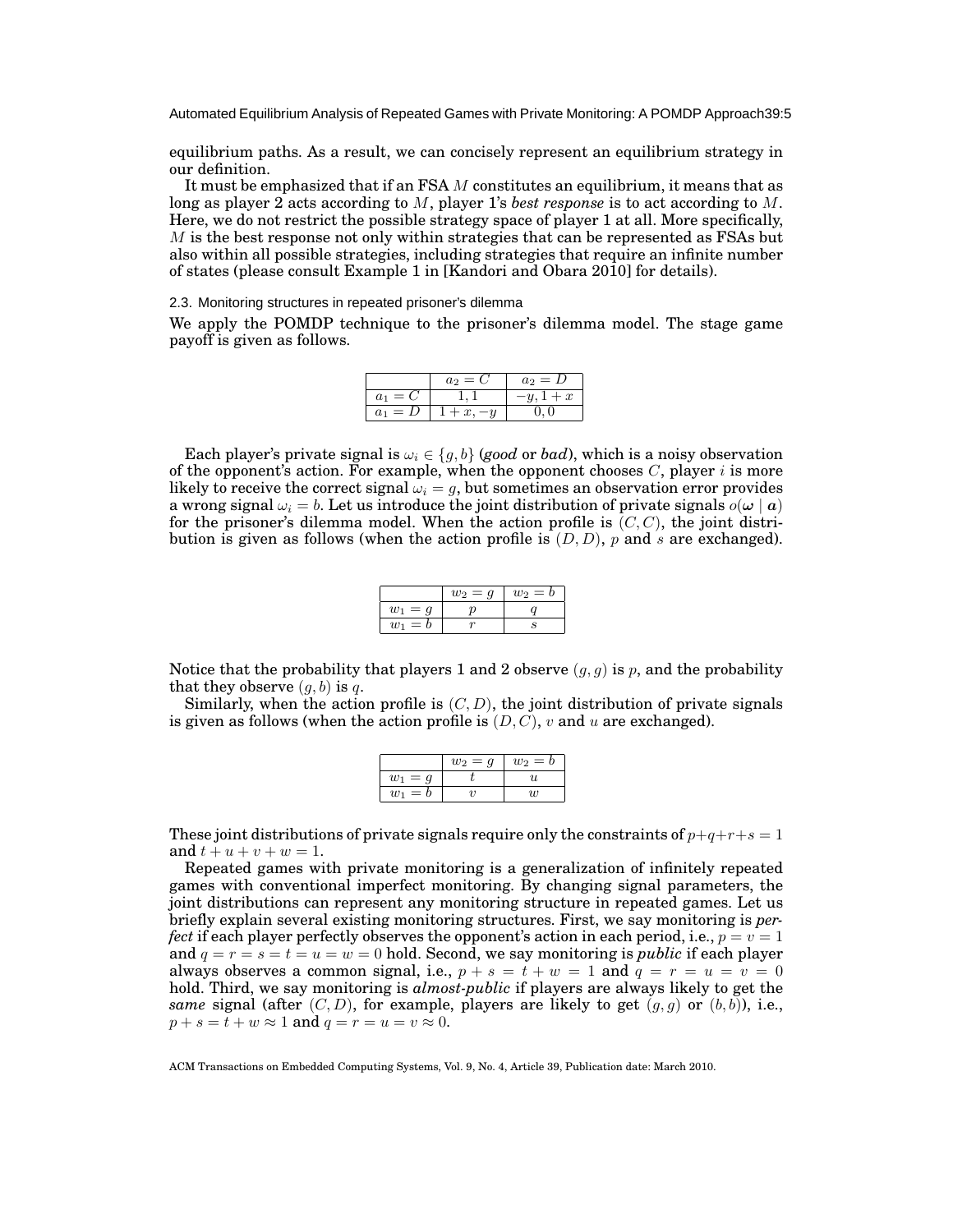

#### 2.4. Existing FSAs

Let us summarize the existing FSAs in the literature of repeated games. First, grimtrigger (GT) is a well-known FSA under which a player first cooperates, but as soon as she observes defection, she defects forever. As shown in Fig. 1, this FSA has two states, i.e., *R* (reward) and *P* (punishment). Player *i* takes  $a_i = C$  in state *R* and  $a_i = D$  in state P. GT can often constitute an equilibrium under perfect and imperfect monitoring.

Second, tit-for-tat (TFT) is another well-known FSA in Fig. 2. It is well known that TFT does not prescribe mutual best replies after a deviation (hence it is *not* a subgame perfect Nash equilibrium) under perfect monitoring. This problem does not arise under public and almost-public monitoring, and TFT can be a sequential equilibrium under public monitoring.

Finally, 1-period mutual punishment (1-MP) in Fig. 3 is known as *Pavlov* [Kraines and Kraines 1989], *simpleton* [Rapoport and Chammah 1965], *perfect tit-for-tat* [Fudenberg and Tirole 1991], or *win-stay, lose-shift* [Nowak and Sigmund 1993]." According to this FSA, a player first cooperates. If her opponent defects, she also defects, but after one period of mutual defection, she returns to cooperation.

Pavlov is frequently used in the literature of evolutionary simulation, e.g., [Kraines and Kraines 1989; Nowak and Sigmund 1993]. They examine several extensions of Pavlov in the repeated prisoner's dilemma, where a player's action is subject to noise (*trembling hands*). It is well-known that Pavlov can constitute a subgame perfect Nash equilibrium under perfect monitoring. However, this has not been investigated well in the setting of private monitoring. To the best of our knowledge, 1-MP/Pavlov has not yet been identified as an equilibrium in repeated games with private monitoring. We will again discuss TFT and 1-MP under our monitoring structures in Section 4.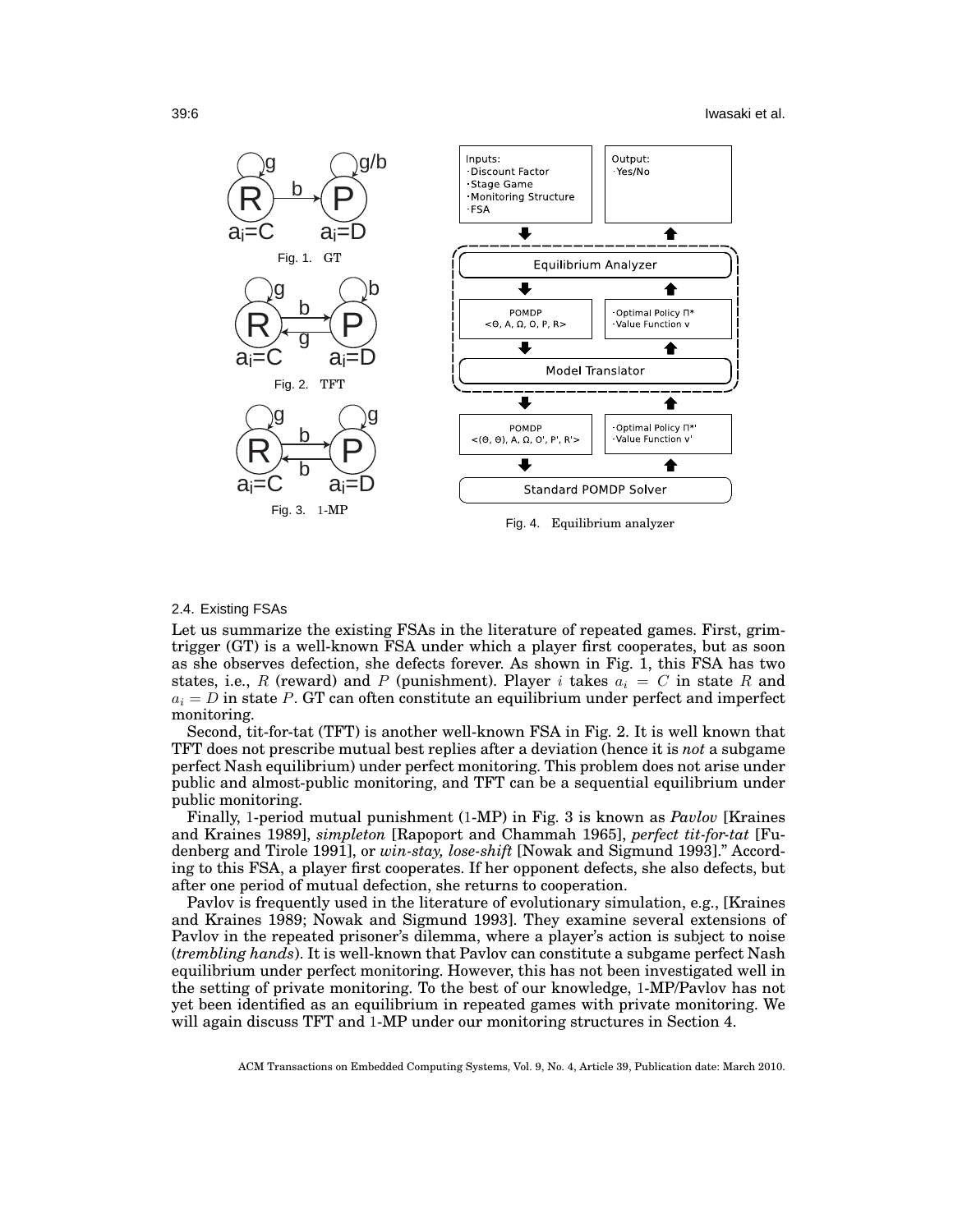#### 3. PROGRAM FOR EQUILIBRIUM ANALYSIS

In this section, we describe our newly developed program that checks whether an FSA  $M = \langle \Theta, \hat{\theta}, f, T \rangle$  constitutes an SPFSE according to Fig. 4.<sup>1</sup>

## 3.1. Main Procedure

Let us describe the main procedures of our program indicated as "Equilibrium Analyzer" and "Standard POMDP solver" in Fig. 4. First, by assuming each player acts according to an FSA *M*, we can create a joint FSA. The expected discounted payoff of this joint FSA for player 1 is given as  $V_{\hat{\theta}, \hat{\theta}},$  where  $V_{\theta_1, \theta_2}$  can be obtained by solving a system of linear equations defined as follows.

$$
V_{\theta_1, \theta_2} = g_1((f(\theta_1), f(\theta_2))) + \delta \sum_{(\omega_1, \omega_2) \in \Omega^2} o((\omega_1, \omega_2) | (f(\theta_1), f(\theta_2))) \cdot V_{T(\theta_1, \omega_1), T(\theta_2, \omega_2)}.
$$

Now, let us consider how to obtain the best response for player 1, assuming player 2 acts according to *M*. Player 1 confronts a Markov decision process, where the state of the world is represented by the state of player 2's FSA. However, player 1 cannot directly observe the state of player 2. Thus, this problem is equivalent to finding an optimal policy in POMDP.

More precisely, the POMDP of this problem is defined by *⟨*Θ*, A,* Ω*, O, P, R⟩*, where Θ is a set of states of player 2, *A* is a set of actions of player 1,  $\Omega$  is a set of observations of player 1, *O* represents an observation probability function, *P* represents a state transition function, and *R* is a payoff function. Θ, *A*, and Ω are already defined.  $O(\omega_1 \mid \mathbf{r})$  $a_1, \theta^t)$  represents the conditional probability of observing  $\omega_1$  after performing an action  $a_1$  at a state  $\theta^t$  (of player 2), which is defined as:  $O(\omega_1 \mid a_1, \theta^t) = o_1(\omega_1 \mid (a_1, \bar{f}(\theta^t))).$ 

Note that in a standard POMDP model, we usually assume that the observation probability depends on the next state  $\theta^{t+1}$  rather than on the current state  $\theta^t$ . We present this alternative model here, since it is more suitable for representing repeated games with private monitoring. In the next subsection, we show how to map this model into the standard formulation of POMDP.

 $P(\theta^{t+1} \mid \theta^t, a_1)$  represents the conditional probability that the next state is  $\theta^{t+1}$  when the current state is  $\theta^t$  and the action of player 1 is  $a_1$ , which is defined as:

$$
P(\theta^{t+1} \mid \theta^t, a_1) = \sum_{\omega_2 \in \Omega \mid T(\theta^t, \omega_2) = \theta^{t+1}} o_2(\omega_2 \mid (a_1, f(\theta^t))).
$$

An expected payoff function  $R : A \times S \to \mathbb{R}$  is given as:  $R(a_1, \theta^t) = g_1((a_1, f(\theta^t))).$ 

We can check whether an FSA  $M = \langle \Theta, \hat{\theta}, f, T \rangle$  constitutes an SPFSE by using the following procedure. This procedure is based on the general ideas presented in our previous work [Kandori and Obara 2010], but this description is concrete and clearly specifies a way of utilizing an existing POMDP solver.

- (1) First solve a system of linear equations of a joint FSA and obtain the expected discounted payoff of player 1, i.e.,  $V_{\hat{\theta}, \hat{\theta}}$ , when both players follow *M*.
- (2) Obtain an optimal policy Π<sup>\*</sup> (which is given as a pre-FSA) and its value function  $v(\cdot)$  for the POMDP

*⟨*Θ*, A,* Ω*, O, P, R⟩*. Since our POMDP model is different from the standard POMDP model, we cannot directly use a standard POMDP solver such as [Kaelbling et al. 1998]. We describe how to absorb this difference in the next subsection. In general,

 $1$ Our software will be publicly available.

ACM Transactions on Embedded Computing Systems, Vol. 9, No. 4, Article 39, Publication date: March 2010.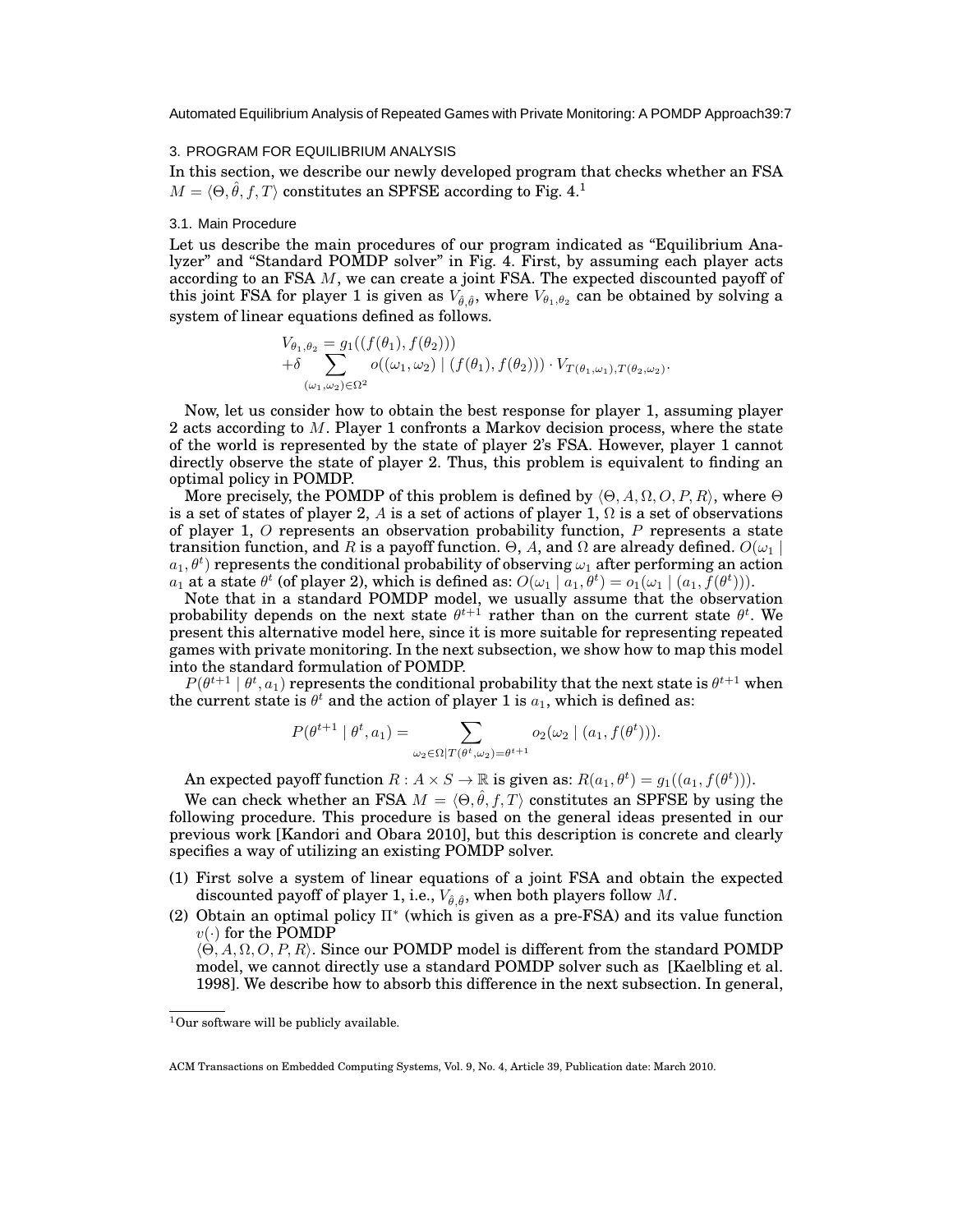this computation might not converge and no optimal policy can be represented as a pre-FSA. In such a case, we terminate the computation and obtain a semi-optimal policy.<sup>2</sup>

(3) Let us denote the belief of player 1 such that player 2 is in  $\hat{\theta}$  for sure, as  $b_{\hat{\theta}}$ . If  $v(b_{\hat{\theta}}) = V_{\hat{\theta}, \hat{\theta}}, \text{ then the FSA } M = \langle \Theta, \hat{\theta}, f, T \rangle \text{ constitutes an SPFSE.}$ 

To be more precise, due to the cancellation of the significant digit, checking whether  $v(b_{\hat{\theta}}) = V_{\hat{\theta},\hat{\theta}}$  holds can be difficult. To avoid this problem, we need to check the obtained optimal policy Π*<sup>∗</sup>* as well. Note that even if Π*<sup>∗</sup>* is not exactly the same as a pre-FSA *m* of *M*, the FSA can constitute an SPFSE. This is because there can be a belief state that is unreachable when players act according to *M*. *m* does not need to specify the optimal behavior in such a belief state, while Π*<sup>∗</sup>* does specify the optimal behavior for all possible belief states.

To verify whether *M* constitutes an SPFSE, we first find the initial state *θ ∗* in Π*<sup>∗</sup>* that is optimal when the other player employs *M*. Next, we examine a part of Π*<sup>∗</sup>* , i.e., the states that are reachable from  $\theta^*$ , and check whether this part is coincident with *M*. Then, *M* is a best response to itself and thus it constitutes an SPFSE. In general, there can be multiple optimal policies and a POMDP solver usually returns just one optimal policy. To overcome this problem, we use *m* as an initial policy and make sure that Π*<sup>∗</sup>* includes *m* as long as *M* constitutes an SPFSE.

## 3.2. Procedure for Handling Model Differences

In this subsection, corresponding with "Model Translator" in Fig. 4, we describe a method for translating a POMDP description *⟨*Θ*, A,* Ω*, O, P, R⟩* in our model, into a standard model  $\langle \Theta', A, \Omega, O', P', R' \rangle$ . Here, the possible set of actions A and observations  $\Omega$  are the same in these two models.

The key idea of this translation is to introduce a set of new combined states Θ*′* , where  $\Theta' = \Theta^2$ . Namely, we assume that a state  $\theta'^t$  in the standard POMDP model represents the combination of the previous and current states  $(\theta^{t-1}, \theta^t)$  in our model present in the previous subsection. For example, assume player 1 acts according to an FSA called grim-trigger (GT) defined in Fig. 1. There are two states in the original model. Consequently, in the standard model, there are  $2 \times 2 = 4$  states, i.e.,  $\Theta' =$  $\{(R, R), (R, P), (P, R), (P, P)\}.$  Among these four states,  $(P, R)$  is infeasible, and thus there exists no state transition to (*P, R*).

A new state transition function  $P'(\theta'^{t+1} | \theta'^{t}, a_1)$  is equal to  $P(\theta^{t+1} | \theta^{t}, a_1)$  in the original model if  $\theta'^{t+1} = (\theta^t, \theta^{t+1})$  and  $\theta'^t = (\theta^{t-1}, \theta^t)$ , i.e., the previous state in  $\theta'^{t+1}$ and the current state in  $\theta$ <sup>*t*</sup> are identical. Otherwise, it is 0. Next, let us examine how to define  $O'(\omega_1 \mid a_1, (\theta^t, \theta^{t+1}))$ . This is identical to the posterior probability that the observation was  $\omega_1$ , when the state transits from  $\theta^t$  to  $\theta^{t+1}$ . Thus, this is defined as:

$$
O'(\omega_1 \mid a_1, (\theta^t, \theta^{t+1})) = \frac{\sum_{\omega_2 \in \Omega'} O(\omega_1, \omega_2 \mid (a_1, f(\theta^t)))}{\sum_{\omega \in \Omega} \sum_{\omega_2 \in \Omega'} O(\omega, \omega_2 \mid (a_1, f(\theta^t)))},
$$

where  $\Omega' = {\omega_2 | T(\theta^t, \omega_2) = \theta^{t+1}}$ . For example, let us consider that player 1 takes  $a_1 = C$  when player 2, who acts according to GT, is in state  $(R, R)$ . The probability that player 1 observes  $w_1 = g$  is given by

$$
O'(g | C, (R, R)) = \frac{O(g, g | (C, C))}{O(g, g | (C, C)) + O(b, g | (C, C))}.
$$

 $^2$ When the obtained policy is semi-optimal but  $v(b_{\hat\theta})=V_{\hat\theta,\hat\theta}$  holds, we run a procedure to check  $v(b_{\hat\theta})$  remains the same in an optimal, non-FSA policy.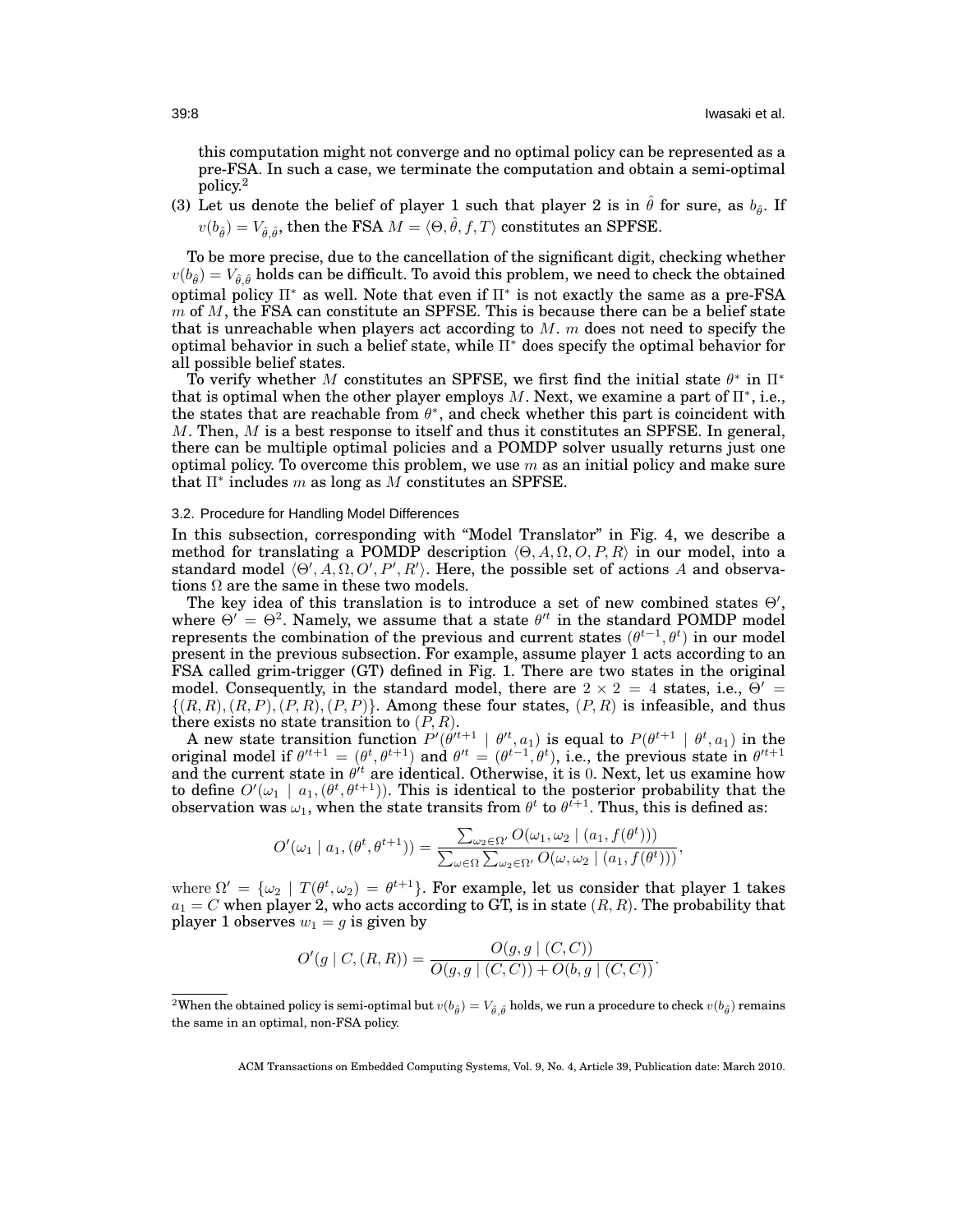Finally, the expected payoff function,  $R'(a_1, (\theta^{t-1}, \theta^{t})),$  is given as  $R(a_1, \theta^{t}).$ 

This translation does not affect the optimal policy. More specifically, by solving the translated POMDP

 $\langle \Theta', A, \Omega, O', P', R' \rangle$ , we obtain an optimal policy  $\Pi'^*$  (which is described as a pre-FSA) and its value function  $v'(b_{\theta'})$ . Then, an optimal policy  $\Pi^*$  of the original POMDP  $\langle \Theta, A, \Omega, O, P, R \rangle$  is identical to  $\Pi'$ <sup>\*</sup>. Also, from  $b_{\theta'}$ , which is a belief over  $\theta' = (\theta^{t-1}, \theta^t)$ , we can extract  $b_{\theta^t}$ , i.e., a belief over the current state. Then,  $v'(b_{\theta'}) = v(b_{\theta^t})$  holds.

## 3.3. Program Interface

This program takes the discount factor, the description of a stage game, a monitoring structure defined by  $o(\omega \mid a)$ , i.e., the probability of private signal profile  $\omega$  given an action profile *a*, and an FSA, as "Inputs" of Fig. 4. Let us show an example. The meanings of these descriptions are self-explanatory.

```
discount: 0.9
actions: C D
# payoff matrix
PM:C:C: 1: 1
PM:D:C: 2:-1
PM:C:D:-1: 2
PM:D:D: 0: 0
observations: g b
# observation probability
O:g:g:C:C:0.97
O:b:g:C:C:0.01
O:g:b:C:C:0.01
O:b:b:C:C:0.01
...
# FSA description of Grim-trigger
states: R P
start: R
T:R:g:R
T:R:b:P
T:P:g:P
T:P:b:P
```
### 4. REPEATED PRISONER'S DILEMMA WITH NOISY OBSERVATION

This section first defines a monitoring structure that is *nearly-perfect*. We say monitoring is nearly-perfect if each player is always likely to perfectly observe the opponent's action in each period, i.e.,  $p = v$ ,  $q = r = t = w$ , and  $s = u = 1 - p - 2q$ , where p is much larger than *q* or *s*. We assume  $p \in (1/2, 1)$  and  $q \in (0, 1/4)$  under the constraint  $p + 2q + s = 1$ . Although the monitoring structure is quite natural, systematically finding equilibria in such structure has not been possible without utilizing a POMDP solver.

In addition to nearly-perfect monitoring, we also consider almost-public monitoring. Recall that, under almost-public monitoring, players are always likely to get the same signal. Thus, we set our parameters as follows:  $p + s = t + w \approx 1$  and  $q = r = u = v \approx 0$ . We assume  $p \in (1/2, 1), q \in (0, 1/4)$ , and  $t \in (0, 1/2)$  under the constraints  $p + 2q + s = 1$ and  $t + 2q + w = 1$ .

Notice that  $\pi_i(a_i,\omega_i)$  is chosen so that  $g_i(\bm{a})$  is constant under both monitoring structures. Throughout our paper, we use the default setting:  $x = 1$ ,  $y = 1$ , and the discount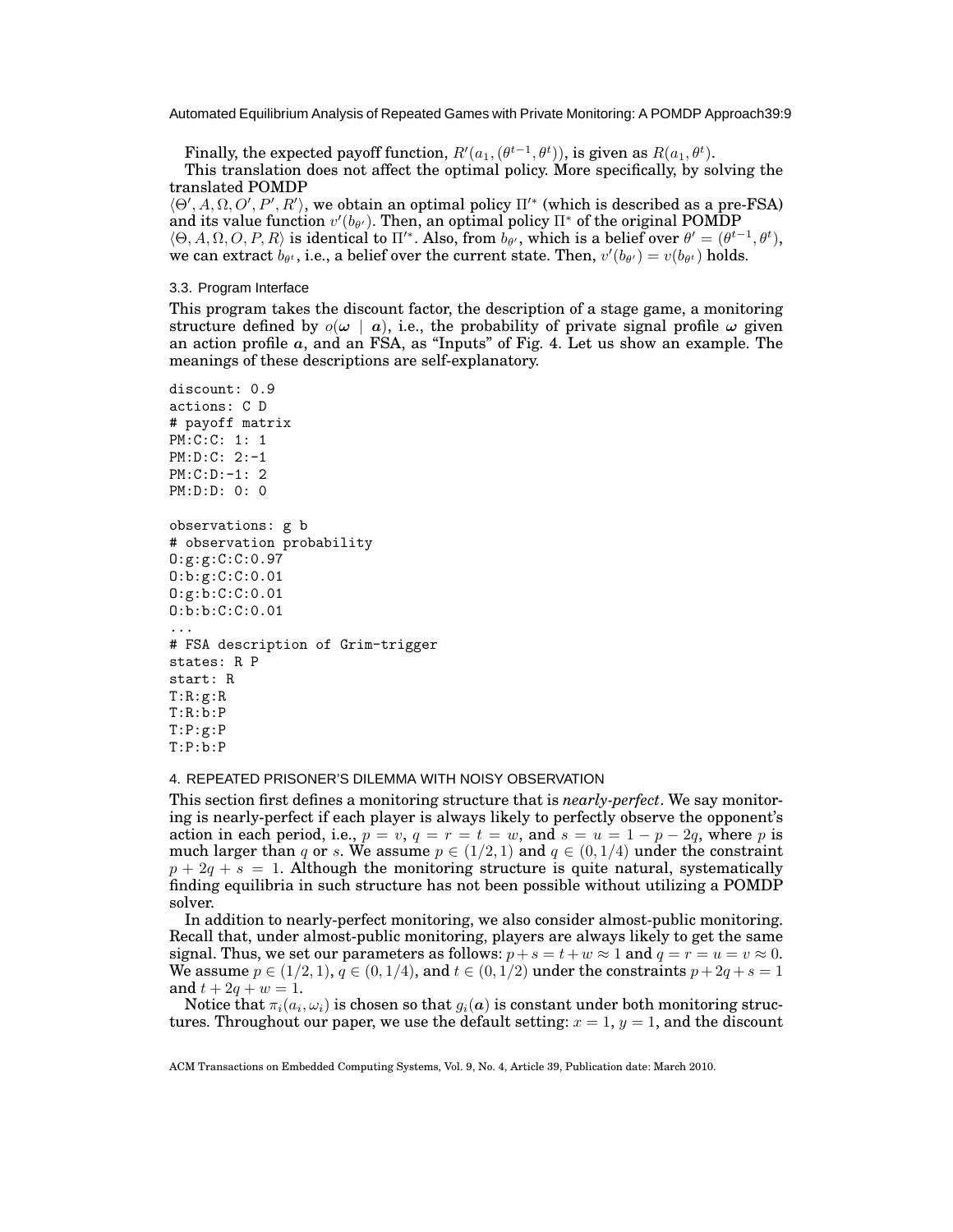factor  $\delta = 0.9$ . Next, this section identifies signal parameters where GT, TFT, and 1-MP constitute an SPFSE according to our program.

#### 4.1. Grim-trigger

This subsection examines a representative FSA, called grim-trigger (GT). When both players act according to GT, a joint FSA has four states: *RR, RP, P R*, and *P P*. Under nearly-perfect monitoring, the system of linear equations for this joint FSA is given as

$$
\begin{pmatrix} V_{RR} \\ V_{RP} \\ V_{PR} \\ V_{PP} \end{pmatrix} = \begin{pmatrix} 1 \\ -1 \\ 2 \\ 0 \end{pmatrix} + \delta \begin{pmatrix} p & q & q & s \\ 0 & q+s & 0 & p+q \\ 0 & 0 & q+s & p+q \\ 0 & 0 & 0 & 1 \end{pmatrix} \begin{pmatrix} V_{RR} \\ V_{RP} \\ V_{PR} \\ V_{PP} \end{pmatrix}.
$$

By solving this, we obtain

$$
V_{RR} = \frac{1 - \delta s}{(1 - \delta p) (1 - \delta s - \delta q)}, V_{PR} = -\frac{2}{\delta s + \delta q - 1}, V_{RP} = \frac{1}{\delta s + \delta q - 1}, \text{ and } V_{PP} = 0.
$$

Figure 12 illustrates the range of signal parameters over which GT constitutes an SPFSE. The x-axis indicates  $p$ , the probability that signals are correct, e.g.,  $o((g,g)|(c,c))$  or  $o((b,g)|(c,d))$ . The y-axis indicates q, the probability that signals have exactly one error, e.g.,  $o((q, b)|(c, c))$  or  $o((b, q)|(d, d))$ . When p is large, the signals of the two players tend to be correct, e.g., the player is likely to observe *g*/*b* when her opponent cooperates/defects. When  $q$  is small, the signals are strongly correlated, i.e., if the signal of a player is wrong, the signal of her opponent is also likely to be wrong.

Basically, GT constitutes an SPFSE where *p* is large and *q* is small, i.e., the signals are accurate and strongly correlated. Suppose *p* is large but *q* is not small, and assume that player 1 observes *b*. Player 1 is quite sure that this is an error.

Furthermore, since the correlation is not so strong, player 2 is likely to receive a correct signal. Thus, for player 1, it is better to deviate from GT and to keep cooperation. When *p* is relatively small, in contrast, the probability that the opponent observes *b* is large. Therefore, it is better to start with defection. A shortcoming of GT is that it is too unforgiving and thus generates a low payoff. For example, when  $p = 0.9$ ,  $q = 0.01$ , and  $\delta = 0.9$ , the expected discounted payoff is about 5.31, while if players can keep cooperating, the expected discounted payoff would be 10.

# 4.2. TFT and 1-MP

TFT in Fig. 2 is well-known as a more forgiving strategy than GT. However, if two players use TFT, an observation of defection leads to poorly coordinated behavior. Figure 5 shows the joint FSA for TFT under nearly-perfect monitoring. Thick/thin/dotted lines represent the transition with probabilities *p*, *q*, and *s*, respectively. Notice that we assume *p* is much larger than *q* or *s*. We can see that after an observation error players largely alternate between  $(C, D)$  and  $(D, C)$ . In such a situation, a player is better off deviating to end this cycle and returning to (*C, C*). For this reason, TFT does not constitute an SPFSE under nearly-perfect monitoring. Note that, basically for the same reason, TFT does not constitute a subgame perfect Nash equilibrium under perfect monitoring. Furthermore, the payoff associated with TFT is low. After an observation error, it is difficult to go back to  $(C, C)$ , as Fig. 5 shows. In fact, the probability of  $(C, C)$ in the invariant distribution is 0.25, as long as  $q > 0$  and  $s > 0$ .

Let us turn our attention to almost-public monitoring for a moment. We examined whether TFT is an SPFSE or not under almost-public monitoring within a wide range of signal parameters by utilizing our developed software. We confirmed TFT is an SPFSE only if *q* is smaller than about 0*.*07 in our parameterization. If two players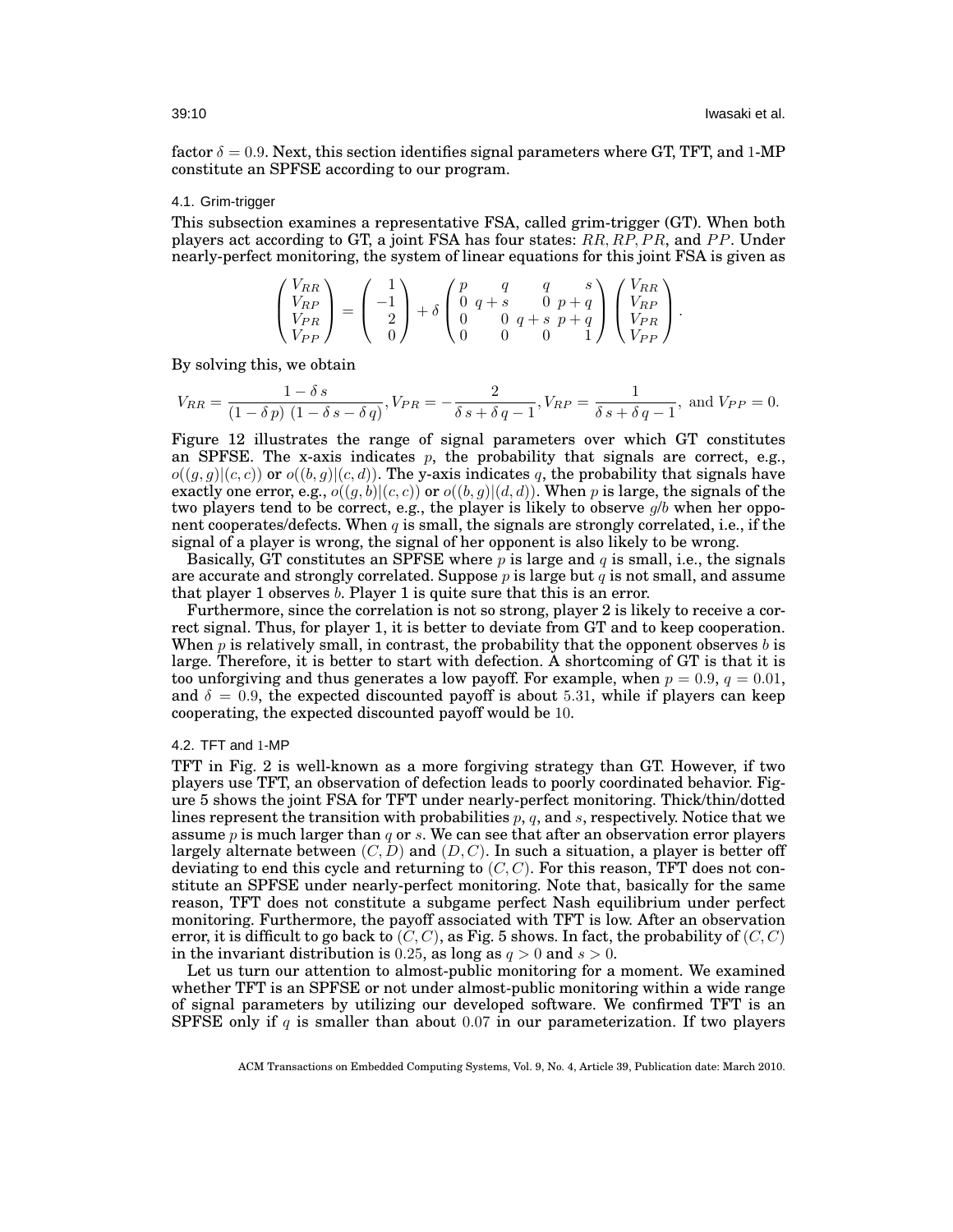

RR)  $RP$   $\longleftrightarrow$   $PR$   $\rightarrow$ s q **w** q  $\frac{1}{t}$   $\frac{1}{t}$  q  $w_{\mathsf{q}}$  $\overline{a}$ **p**  $\Omega$ q  $(C, C)$  $(C,D)$   $\qquad \qquad \qquad$   $(D,C)$ 

PP

(D,D)

**p**

Fig. 5. Joint FSA for TFT under nearly-perfect monitoring

Fig. 6. Joint FSA for TFT under almost-public monitoring

t



Fig. 7. Joint FSA for 1-MP under nearly-perfect monitoring

Fig. 8. Joint FSA for 1-MP under almost-public monitoring

 $RR$ ূ

(D,D)

p

PP

s

w

use TFT under almost-public monitoring, an observation of defection leads to coordinated behavior. Figure 6 shows the joint FSA. Thick/thin/dotted lines represent the transition with probabilities  $p(w)$ ,  $s(t)$ , and  $q$ , respectively. We can see that after an observation error players no longer alternate between  $(C, D)$  and  $(D, C)$ . Although they will likely transit or stay at the mutual punishment state *PP*, they are more likely to return to the mutual cooperation state *RR* than under nearly-perfect monitoring. Notice that the similar argument can be applied to the public monitoring case.

The fact that TFT can be an SPFSE under almost-public monitoring has already been shown by Phelan and Skrzypacz [2012]. However, their analysis is limited to only very restricted parameter settings. Our software enables us to systematically search a variety of parameter settings. Also, we exhaustively search for all FSAs with at most three states that can constitute an equilibrium under almost-public monitoring, and found that TFT is the most efficient in SPFSE among these FSAs, including GT.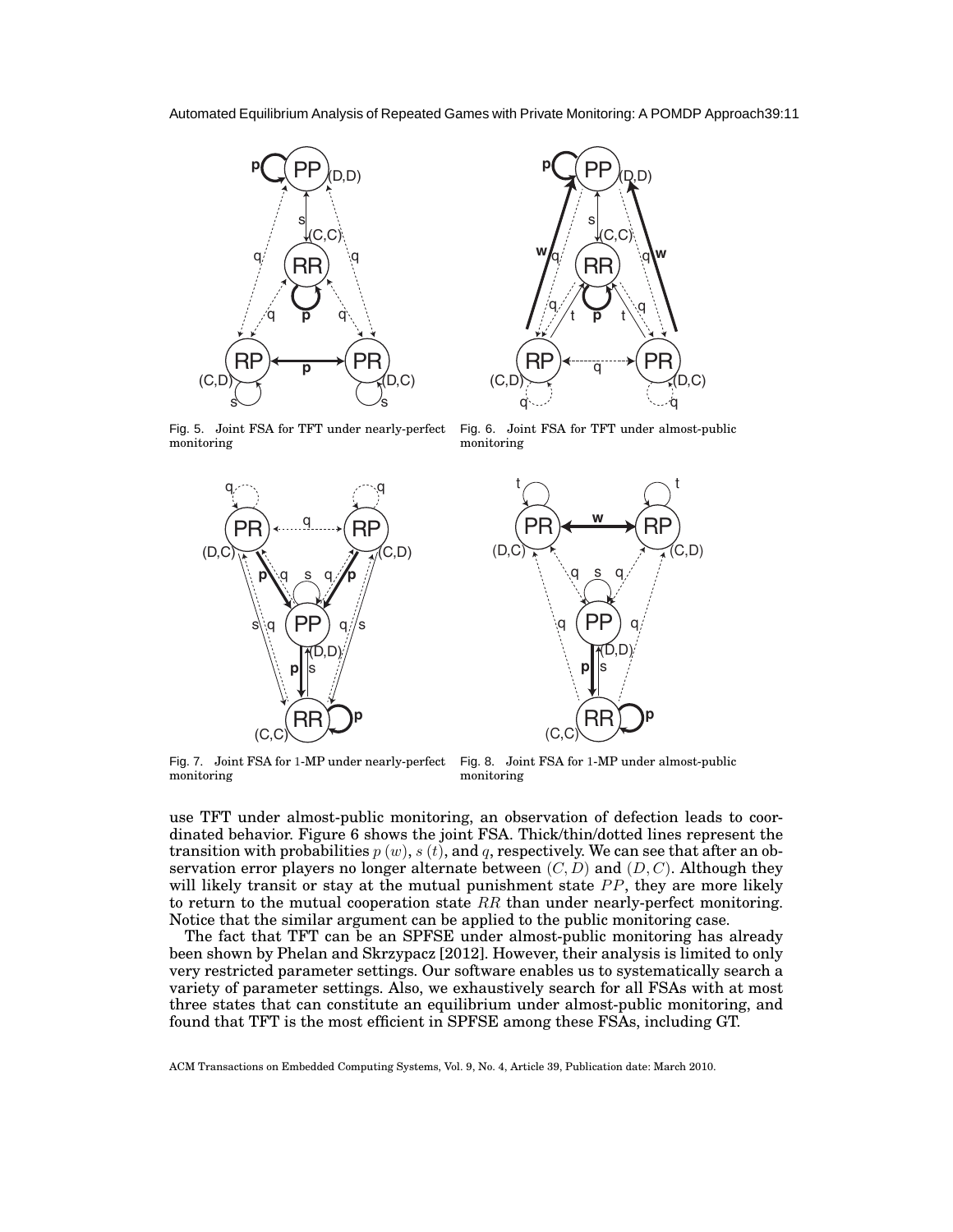

Fig. 11. Joint FSA for 2-MP under nearly-perfect monitoring

Now, let us consider the FSA in Fig. 3, which we call 1-period mutual punishment (1-MP). As we noted, traditionally, this FSA is known as Pavlov [Kraines and Kraines 1989]. Recall that, according to this FSA, a player first cooperates. If her opponent defects, she also defects, but after one period of mutual defection, she returns to cooperation. Figure 7 shows the joint FSA of 1-MP. We can see that after one observation error occurs, players can quickly return to the mutual cooperation state *RR*. The expected probability (in the invariant distribution) that players are in state *RR* is about *p* − 2*q*.

Unfortunately, 1-MP does not constitute an SPFSE in our parameterization, since it is too forgiving. Basically, 1-MP punishes a deviator by one period of mutual defection. The gain from defection *x* is exactly equal to the loss in the next period  $y(x = y = 1)$ . Therefore, as long as a player discounts future payoff, 1-MP cannot be an SPFSE, even under perfect monitoring.<sup>3</sup> Also, 1-MP does not constitute an SPFSE under almostpublic monitoring. Figure 8 illustrates that an observation of defection leads to poorly coordinated behavior, as in TFT under nearly-perfect monitoring.

## 5. *K*-PERIOD MUTUAL PUNISHMENT

This section generalizes the idea of 1-MP to *k*-period mutual punishment (*k*-MP). Under this FSA, a player first cooperates. If her opponent defects, she also defects, but after *k* consecutive periods of mutual defection, she returns to cooperation.

Figure 9 shows the FSAs of 2-MP. 2-MP is less forgiving than 1-MP, since it cooperates approximately once in every three periods to the opponent who always defects. By increasing *k*, we can make this strategy less forgiving. When  $k = \infty$ , this strategy becomes equivalent to GT. Figure 11 shows a joint FSA for 2-MP. For simplicity, we only show thick lines that represent the transition with probability *p*. We can see that after

 $31$ -MP is a subgame perfect Nash equilibrium under perfect monitoring only if  $\frac{1+x}{1-\delta^2} < \frac{1}{1-\delta}$ .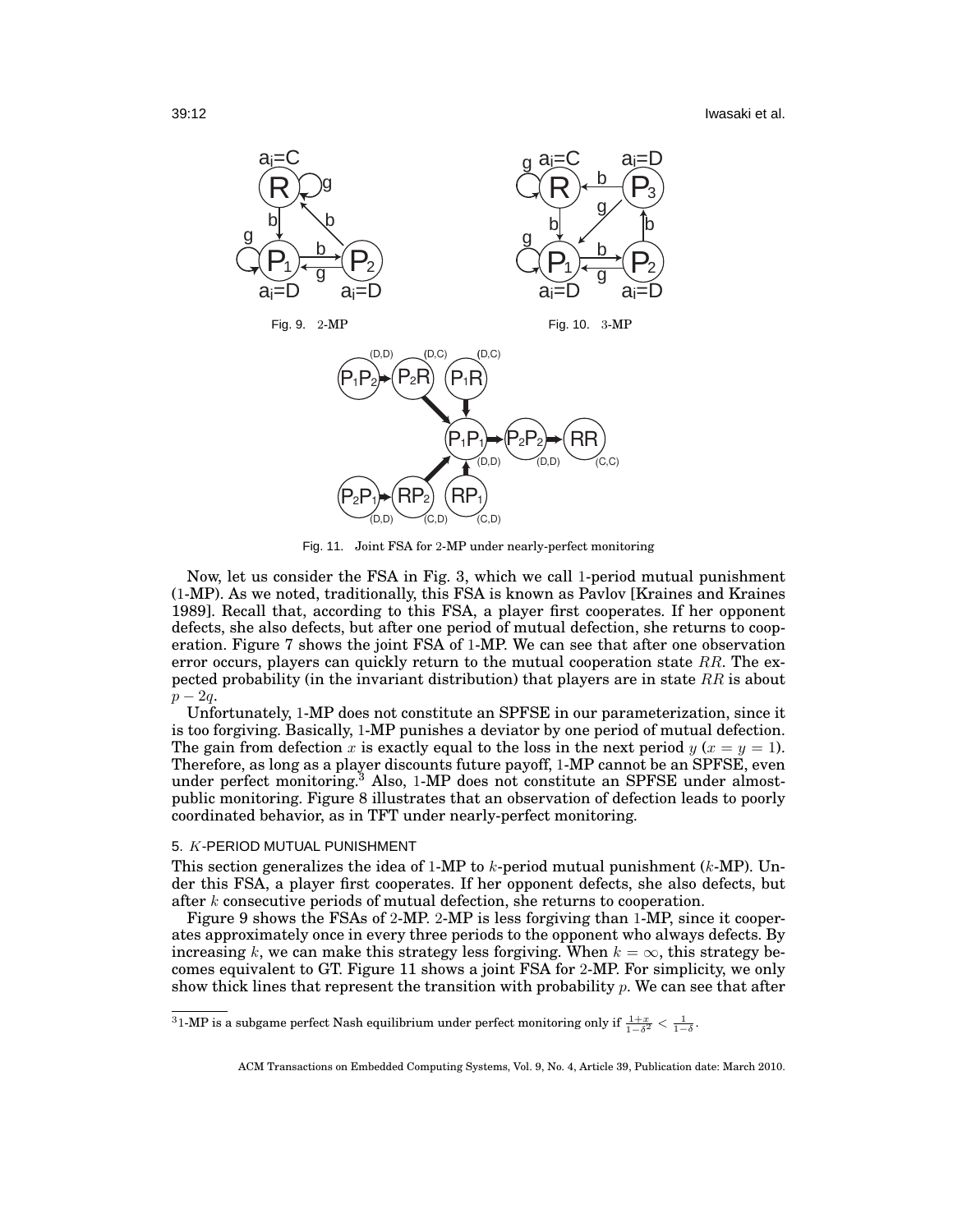

Fig. 12. Range of signal parameters over which GT/2-MP/3-MP is an SPFSE. Note that feasible parameter space is  $p + 2q \leq 1$ .



Fig. 13. Average payoff per period of FSA ( $q = 0.01$ ).

some observation errors occur players can quickly return to the mutual cooperation state *RR*.

Figure 12 illustrates the range of signal parameters over which 2-MP is an SPFSE. For comparison, we show the range where GT is an SPFSE. We can see that even for  $k = 2$ ,  $k$ -MP can be an SPFSE in a reasonably wide range of signal parameters, though the size of the range is smaller than GT.

When the correlation of signals is quite strong  $(q = 0)$ , 2-MP constitutes an SPFSE in the range of signal correctness  $p \in [0.82, 1)$ . As the correlation becomes slightly larger (i.e.,  $q > 0.04$ ), 2-MP is no longer an SPFSE. When  $q = 0.04$ , 2-MP constitutes an SPFSE in the range of correctness  $p \in [0.86, 0.91)$ . It is significant that GT is more sensitive to the correlation than 2-MP when  $p$  is sufficiently large. When the correctness  $p$  exceeds 0*.*86, there is a range of correlation where GT is not an SPFSE but 2-MP is. Figure 12 also shows the range of signal parameters over which 3-MP (Fig. 10) is an SPFSE. The SPFSE range of 3-MP includes almost all that of 2-MP.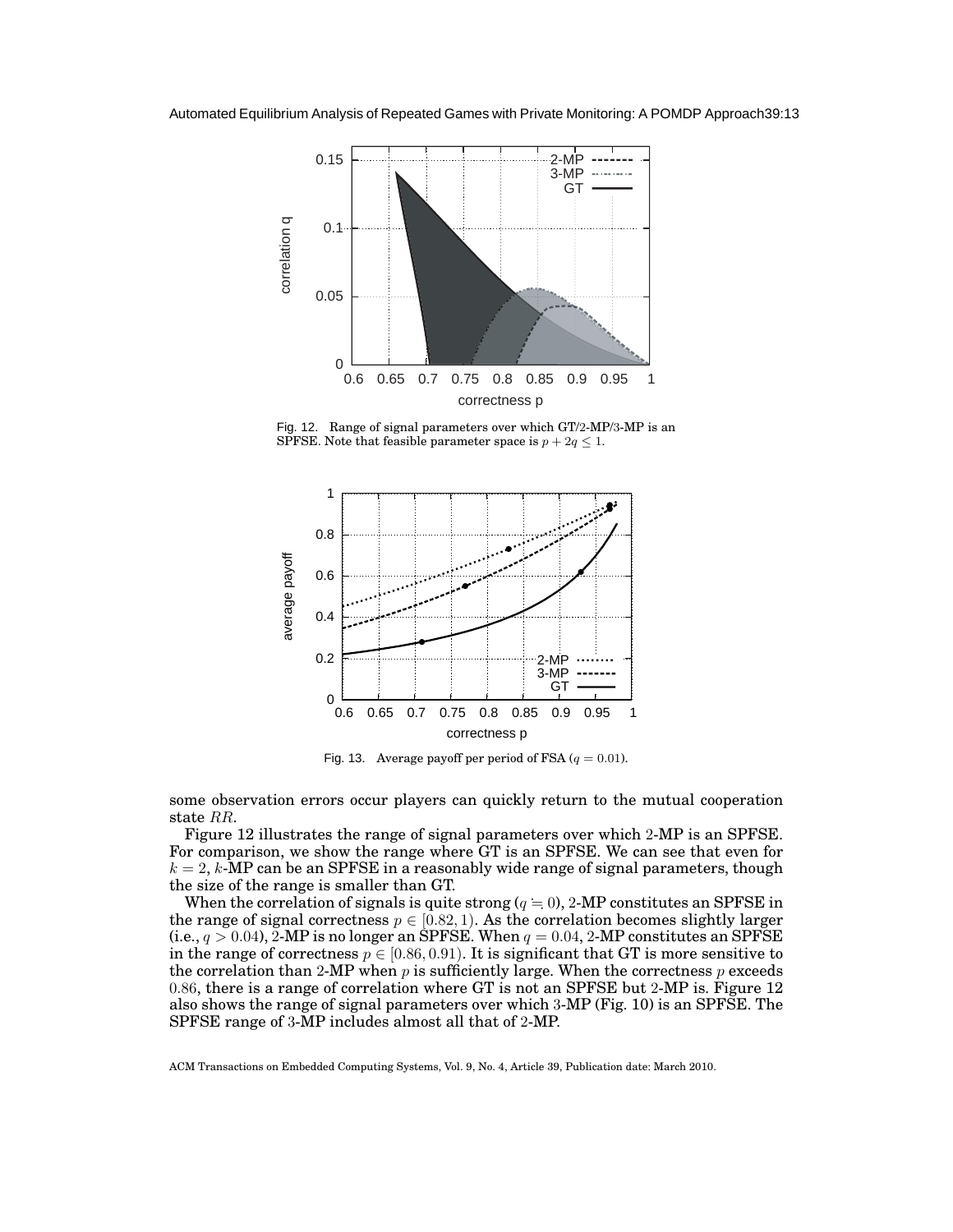Now, let us examine the average payoff of GT and *k*-MP. In Fig. 13, the x-axis indicates the correctness of signal  $p$ , while the correlation  $q$  is fixed at 0.01. The y-axis indicates the average payoff per period. Note that average payoff is 1 if mutual cooperation is always achieved. It is clear that 2-MP significantly outperforms GT and 3-MP regardless of signal correctness. We also placed two points on each line. Within the range between the two points, an FSA constitutes an SPFSE. We can see that the size of the range becomes wider by increasing *k*, but the efficiency becomes lower.

One obvious question is whether there is any FSA (except *k*-MP) that constitutes an SPFSE and achieves a better efficiency. To answer this question, we exhaustively search for small-sized FSAs that can constitute an equilibrium. We enumerate all possible FSAs with at most three states, i.e., *|A| |*Θ*| · |*Θ*| <sup>|</sup>*Θ*|·|*Ω*|*=5832 FSAs, and check whether they constitute an SPFSE. We found that only eleven FSAs (after removing equivalent ones) could be an SPFSE in a reasonably wide range of signal parameters.

Next, let us consider a generalization of TFT called *tit-for-k-tats* (TF-*k*-T), which is based on a similar idea to *k*-MP. According to TF-*k*-T, a player first cooperates. If her opponent defects, she also defects, but after *k* periods of her opponent's cooperation, she returns to cooperation. Note that TF-*k*-T incorporates GT and TFT as a special case. Phelan and Skrzypacz [2012] have shown that TF-2-T can constitute an equilibrium under almost-public monitoring. We confirmed that TF-2-T is an SPFSE only if *q* is very small (about 0*.*05 or smaller) in our parameterization. Furthermore, our exhaustive search found that TF-1-T, a.k.a. TFT is the most efficient among all FSAs within three states. We also observed that as *k* increases, the range of signal parameters over which TF-*k*-T is an SPFSE becomes wider, but the average payoff becomes lower. This trend is similar to *k*-MP under nearly-perfect monitoring. Furthermore, we confirmed that *k*-MP is no longer an SPFSE under almost-public monitoring. This fact can be explained using the same argument presented in Section 4.2.

There has been a series of iterated prisoners' dilemma competitions in noisy environments [Rogers et al. 2007]. In these competitions, a player is assumed to make an error, i.e., she sometimes takes an action that is different from her intended action. However, players can publicly observe their realized actions. Thus, this monitoring structure is substantially different from both of our settings, i.e., nearly perfect and almost public.

Alternatively, these competitions are not for finding strategies that constitute an equilibrium. They only examines which program/strategy performs better within a limited set of programs/strategies in a round-robin style tournament. In contrast, we identified several FSA, e.g., 2-MP, that constitutes an equilibrium. The implication that an FSA constitutes an equilibrium is far-reaching. If 2-MP constitutes an equilibrium, as long as the opponent is playing 2-MP, the best strategy is also to play 2-MP. Playing any other strategy, including very sophisticated strategies considered in these competitions, is meaningless.

# 6. EXTENSION WITH A RANDOM PRIVATE SIGNAL

Let us assume that agents can observe additional signals which (i) do not affect payoffs, (ii) convey no information about players' actions, and (iii) are strongly correlated. Interestingly, players can achieve better coordination by utilizing such "irrelevant" almost public signals. More specifically, let us assume that a player observes whether a particular event happens or not before each stage game. We assume with probability *p ′* , that both players observe the event, with probability *s ′* that neither players observes the event, and with probability  $(1-p'-s')/2$  that player 1 or 2 observes the event but player 2 or 1 does not, respectively. We assume *p ′* is relatively small (not too frequent), and  $(1 - p' - s')/2$  is much smaller than  $p'$ , i.e., if one player observes the event, it is very likely that the other player also observes the event.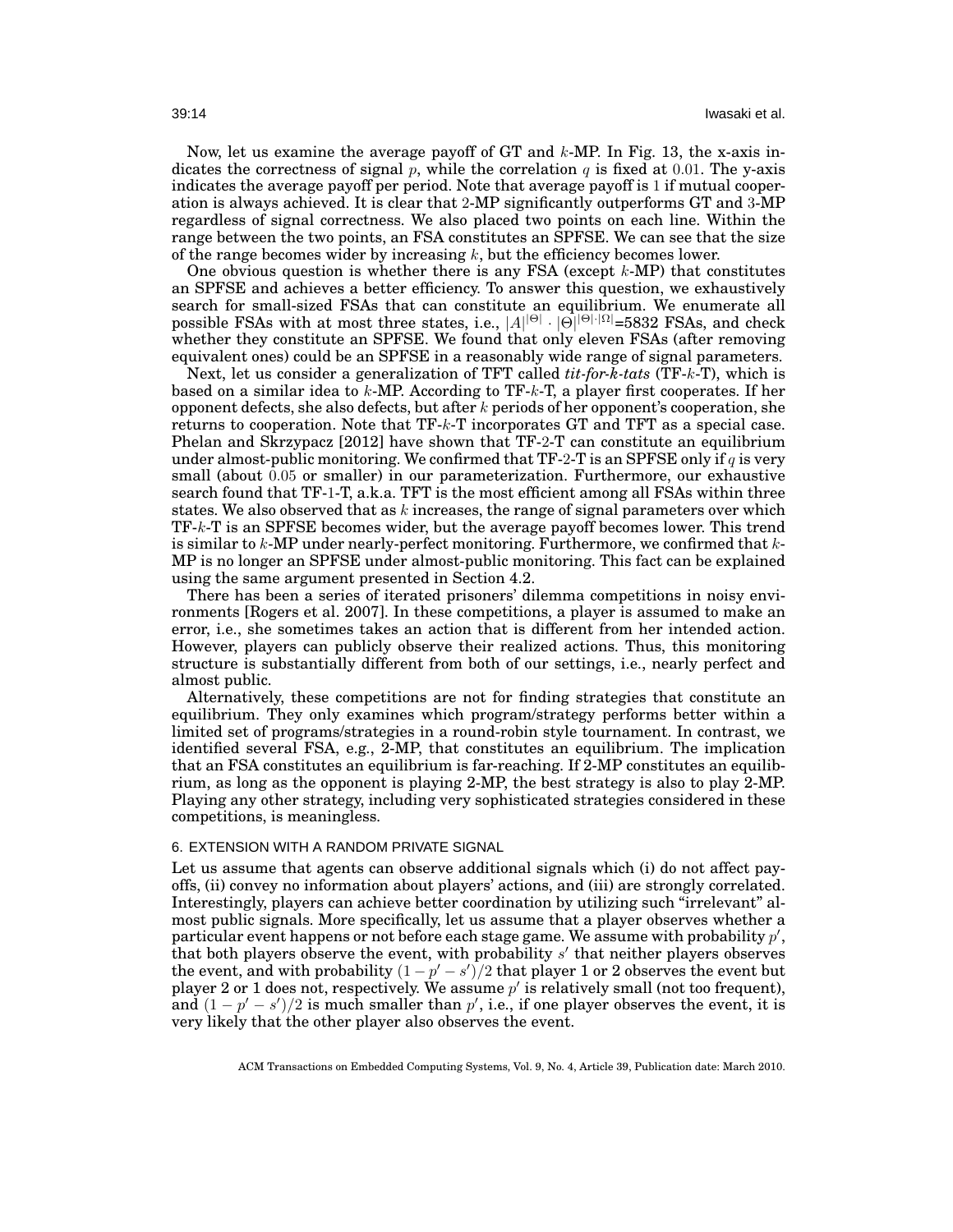

Fig. 14. Ranges of signal parameters over which GT/2-MP and GTs/2-MP-s are SPFSE.



Fig. 15. Average payoff per period of GT/2-MP and GT-s/2-MP-s (q=0.01).

Then, how can players utilize (or disregard) this signal? Let us assume a parameter setting where GT constitutes an SPFSE. Since this signal is totally independent from the utilities/observation of players, disregarding this signal never hurts. Thus, GT (which disregards the signal) still constitutes an equilibrium.

Now let us assume player 2 uses the following strategy: as long as the event is not observed, play GT, but when the event is observed, move to state *R*. Then, assuming player 2 uses this strategy, for player 1, using the same strategy as player 2 would be a best response. This is because if player 1 observes the event, it is very likely that player 2 also observes the event and moves to state *R*. As long as the probability that player 2 is in state  $R$  is high, the best response for player 1 is to move to state *R*, since GT constitutes an SPFSE. Thus, this new strategy, which we call GT-s, can constitute an SPFSE. We call a similar modification of *k*-MP as *k*-MP-s. In summary, such a signal can serve as a "reset button" to restart a new repeated game, which makes punishments less severe.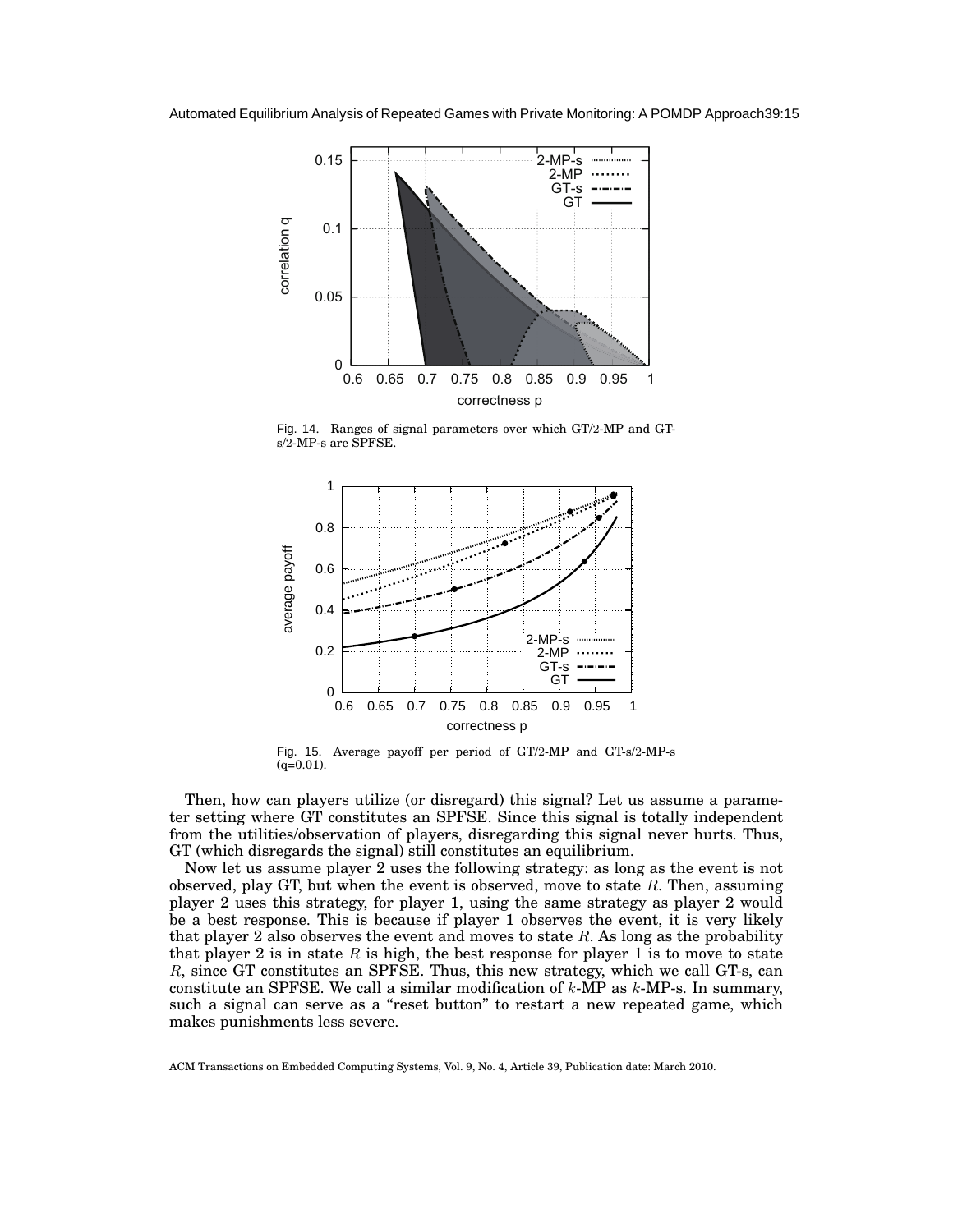We examine the range of parameters where GT-s or 2-MP-s constitutes an SPFSE, *where*  $p' = 0.88, s' = 0.1$ , and  $(1 − p' − s')/2 = 0.01$ . Figure 14 illustrates the ranges of signal parameters over which GT/2-MP and GT-s/2-MP-s are SPFSE. We can see that the range of GT-s  $(2-MP-s)$  is smaller than that of GT  $(2-MP)$  for the probability *p* that signals are correct for both players. On the other hand, only for GT, the range is larger for the probability *q* that either player observes the wrong signal. Figure 15 illustrates the average payoffs per period. We can see that the range over which GT-s (2-MP-s) is an SPFSE is smaller than that of GT (2-MP). However, the average payoffs still increase by introducing the additional signals.

A similar idea is presented in [Ellison 1994], but in that work, the signal is assumed to be public. By utilizing a POMDP solver, we can analyze the case where the signal is almost public.

#### 7. CONCLUSION

This paper investigates repeated games with imperfect private monitoring. Although analyzing such games has been considered as a hard problem, we develop a program that automatically checks whether a given profile of FSAs can constitute an SPFSE. Our program is based on the ideas presented in our previous work [Kandori and Obara 2010] and utilizes an existing POMDP solver. This program enables non-experts of the POMDP literature, including researchers in the game theory, AI, and agent research communities, to analyze the equilibria of repeated games.

Furthermore, as a case study to confirm the usability of this program, we identify equilibria in an infinitely repeated prisoner's dilemma game with imperfect private monitoring, where the probability of an error is relatively small. We first examine how observation errors affect the behavior of GT, TFT, and 1-MP (Pavlov). Then we propose the *k*-MP strategy, which incorporates GT and Pavlov as a special case, and show that *k*-MP constitutes an SPFSE in a reasonably wide range of observation errors. Its efficiency is better than that of GT. We exhaustively search for simple FSAs with at most three states and confirm that no other FSA constitutes an equilibrium in a reasonably wide range of signal parameters nor is more efficient than GT. In our future work, we hope to investigate other games, such as congestion games, which can model various application problems including a packet routing problem, by utilizing our program.

#### REFERENCES

- DOSHI, P. AND GMYTRASIEWICZ, P. J. 2006. On the Difficulty of Achieving Equilibrium in Interactive POMDPs. In *AAAI*. 1131–1136.
- ELLISON, G. 1994. Cooperation in the Prisoner's Dilemma with Anonymous Random Matching. *Review of Economic Studies 61,* 3, 567–88.
- FUDENBERG, D. AND TIROLE, J. 1991. *Game theory*. MIT Press.
- HANSEN, E. A., BERNSTEIN, D. S., AND ZILBERSTEIN, S. 2004. Dynamic programming for partially observable stochastic games. In *AAAI*. 709–715.
- KAELBLING, L. P., LITTMAN, M. L., AND CASSANDRA, A. R. 1998. Planning and acting in partially observable stochastic domains. *Artificial Intelligence 101*, 99–134.
- KANDORI, M. 2010. *Repeated Games*. Game Theory, Palgrave macmillan, 286–299.
- KANDORI, M. AND OBARA, I. 2010. Towards a Belief-Based Theory of Repeated Games with Private Monitoring: An Application of POMDP. mimeo.
- KRAINES, D. AND KRAINES, V. 1989. Pavlov and the prisoner's dilemma. *Theory and Decision 26*, 47–79.
- MAILATH, G. AND SAMUELSON, L. 2006. *Repeated Games and Reputation*. Oxford University Press.
- MARECKI, J., GUPTA, T., VARAKANTHAM, P., TAMBE, M., AND YOKOO, M. 2008. Not All Agents Are Equal: Scaling up Distributed POMDPs for Agent Networks. In *AAMAS*. 485–492.
- NAIR, R., TAMBE, M., YOKOO, M., PYNADATH, D., AND MARSELLA, S. 2003. Taming decentralized POMDPs: Towards efficient policy computation for multiagent settings. In *IJCAI*. 705–711.